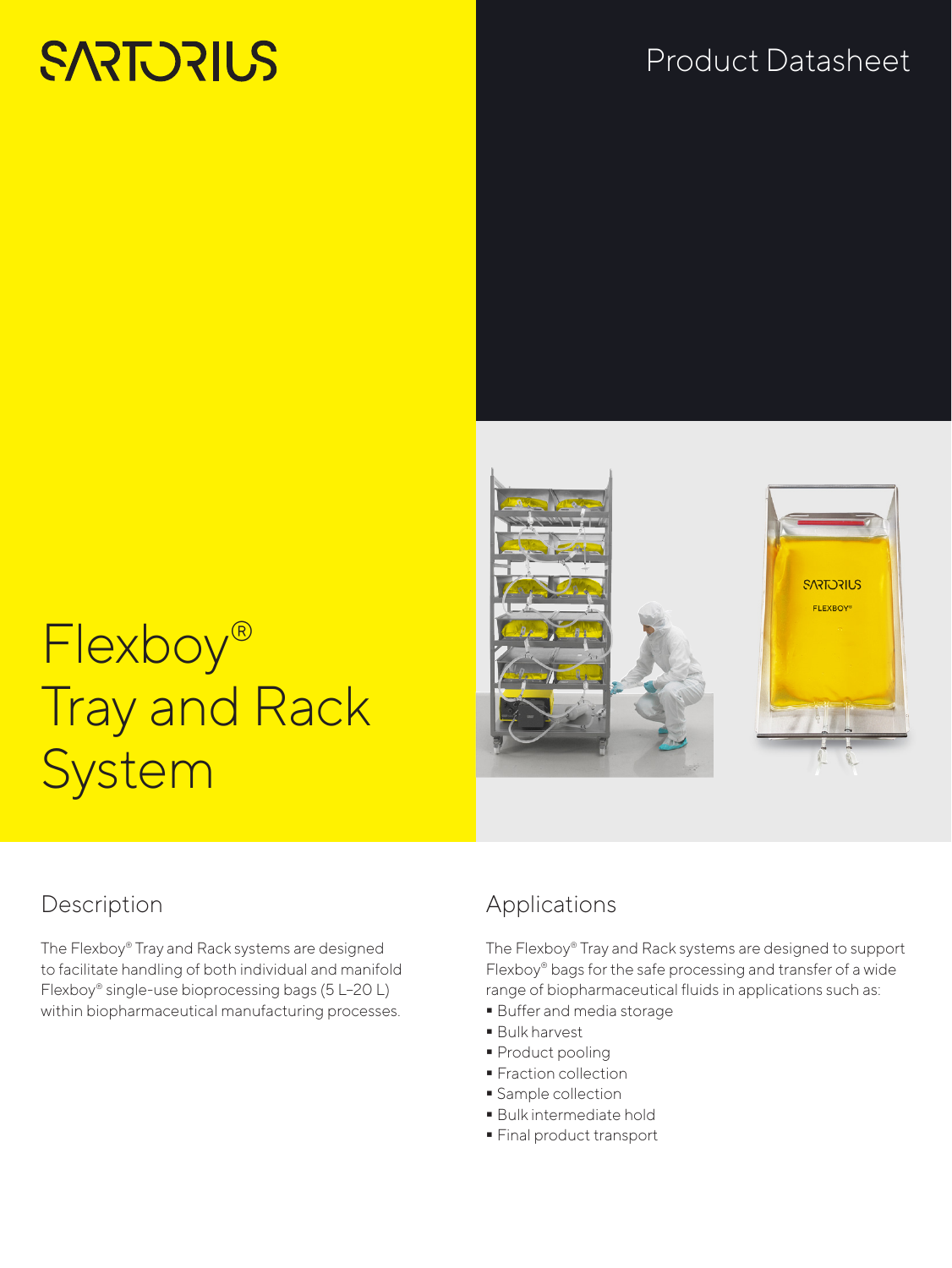# Flexibility

The modular Tray and Rack system offers the possibility to expand the system according to process needs. Swivel wheels integrated in the rack allow individual or manifold Flexboy® bags to be easily moved around the facility.

Additional rack systems focused on specific application demands are available on request.

# Safety

Smooth finish and integrated handles make the system both user friendly and safe. This allows reliable stacking of additional modules by maintaining highest safety levels.

# Specifications Tray and Lid

| Material       | Stainless steel<br>3041 |
|----------------|-------------------------|
| Surface finish | Bead blasted            |
| Volumes        | 5 L, 10 L and 20 L      |

### Dimensions

| 5 L  | $475 \times 330 \times 117$ mm<br>$(18.7" \times 12.9" \times 4.6")$  |
|------|-----------------------------------------------------------------------|
| 10 L | $760 \times 330 \times 117$ mm<br>$(29.9" \times 12.9" \times 4.6")$  |
| 20 L | $770 \times 404 \times 170$ mm<br>$(30'' \times 15.9'' \times 6.7'')$ |

### Weight of Tray | Bag and Lid (Bag Filled to Nominal Volume)

| -5 L | 8.6 kg  |
|------|---------|
| 10 L | 15.7 kg |
| 20 L | 28.6 kg |

# Technology Integration Support

Sartorius Stedim Biotech supports users already at the design and implementation phase of a new production facility with the most comprehensive support program that ensures successful design implementation and validation of single-use manufacturing.

# Security of Supply

Sartorius Stedim Biotech has established multiple manufacturing sites with consistent industrial processes. The expertise of designing single-use solutions based on collaborative supplier management and customer demand planning ensures a state of the art and robust supply chain that can cope with strong market growth.

# Quality Assurance

The Flexboy® Tray and Rack systems are designed, developed and manufactured in accordance with an ISO 9001 certified Quality Management System. They undergo extensive testing before shipping.

# Available From Stock

Flexboy® Tray and Rack systems are available from stock.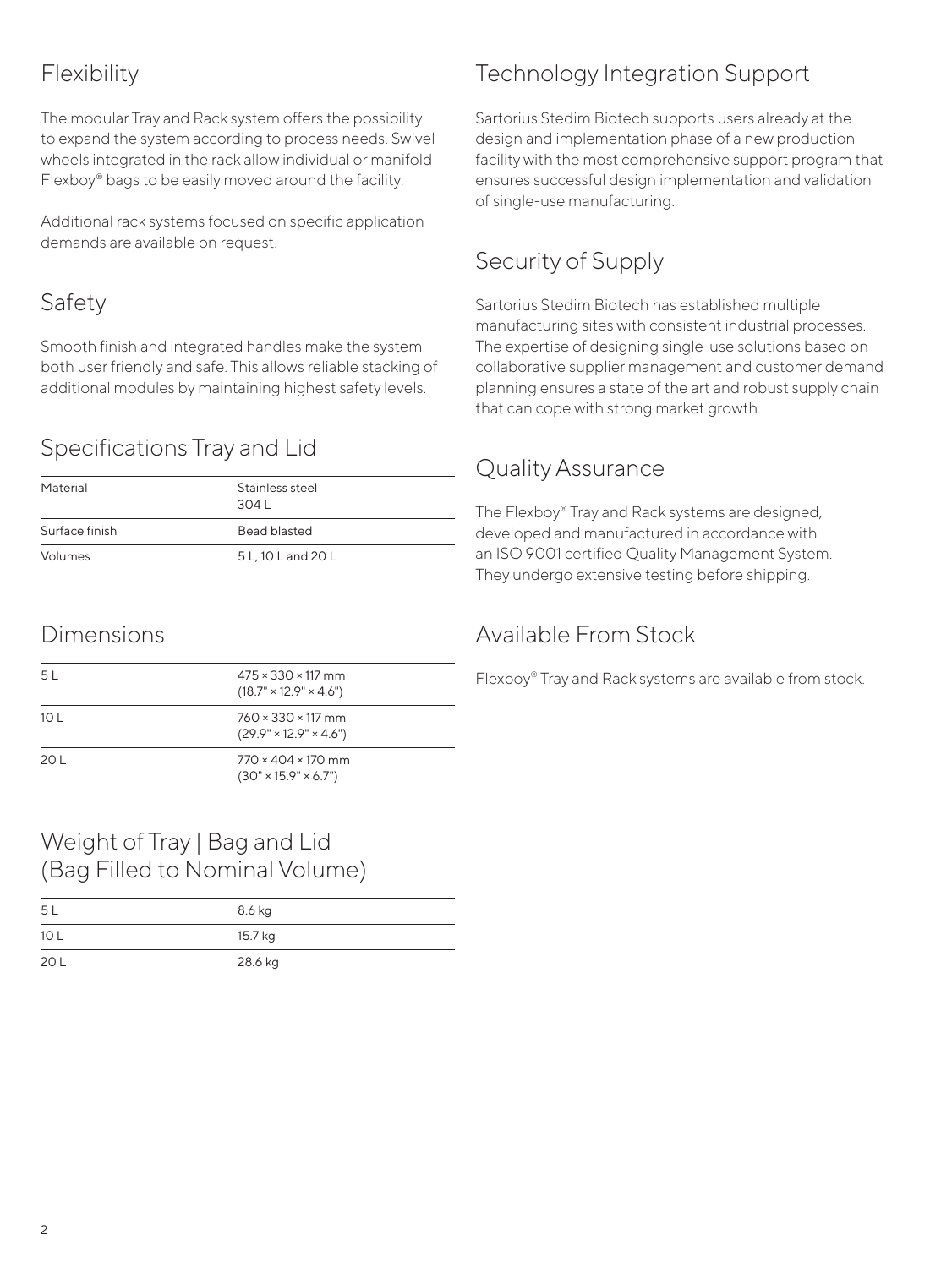

### Base module 1

H: 772 mm × L: 887 mm × W: 775 mm  $(30.4" \times 34.9" \times 30.5")$ 



### Module 2

H: 640 mm × L: 887 mm × W: 775 mm  $(25.2" \times 34.9" \times 30.5")$ 



#### Full version H: 1980 mm × L: 887 mm × W: 775 mm  $(77.9" \times 34.9" \times 30.5")$

|                                     | Base<br>Module 1                                                                             | Additional<br>Module 2                                           | <b>Full System</b>                                                                          |
|-------------------------------------|----------------------------------------------------------------------------------------------|------------------------------------------------------------------|---------------------------------------------------------------------------------------------|
| Material                            | Stainless steel<br>304                                                                       | Stainless steel<br>304                                           | Stainless steel<br>304                                                                      |
| Surface finish                      | <b>Blast</b>                                                                                 | <b>Blast</b>                                                     | <b>Blast</b>                                                                                |
| Weight                              | 30.5 kg                                                                                      | 26 kg                                                            | 82.5 kg                                                                                     |
| Flexboy®<br>tray<br>compartments    | 2 places for<br>20 L trays or<br>4 places for<br>5 or 10 L trays                             | 4 places for<br>20 L trays or<br>8 places for<br>5 or 10 L trays | 10 places for<br>20 L trays or<br>20 places for<br>5 or 10 L trays                          |
| Peristaltic<br>pumps<br>compartment | Yes-Dimension: No<br>$887 \times 775$<br>$\times$ 300 mm<br>$(34.9" \times 30.5"$<br>×11.8") |                                                                  | Yes - Dimension:<br>$887 \times 775$<br>$\times$ 300 mm<br>$(34.9" \times 30.5"$<br>×11.8") |
| Wheels                              | Four swivel<br>wheels (two<br>with brakes)                                                   |                                                                  | Four swivel<br>wheels (two<br>with brakes)                                                  |
| Additional<br>features              | Built in wheels<br>(non<br>autoclavable)                                                     |                                                                  | $Full = 1 base$<br>+2 additional<br>modules                                                 |

# Ordering Information

| Order Code                             | Description                   |  |
|----------------------------------------|-------------------------------|--|
| Flexboy® Racks                         |                               |  |
| FFA102707                              | Flexboy® Rack   Base Module 1 |  |
| FFA102714                              | Flexboy® Rack   Module 2      |  |
| Flexboy <sup>®</sup> Trays             |                               |  |
| FFA102705<br>Flexboy® Tray and Lid 5 L |                               |  |
| FFA102715                              | Flexboy® Tray and Lid 10 L    |  |
| FFA102716                              | Flexboy® Tray and Lid 20 L    |  |
|                                        |                               |  |

Please note: Custom versions are available upon request.